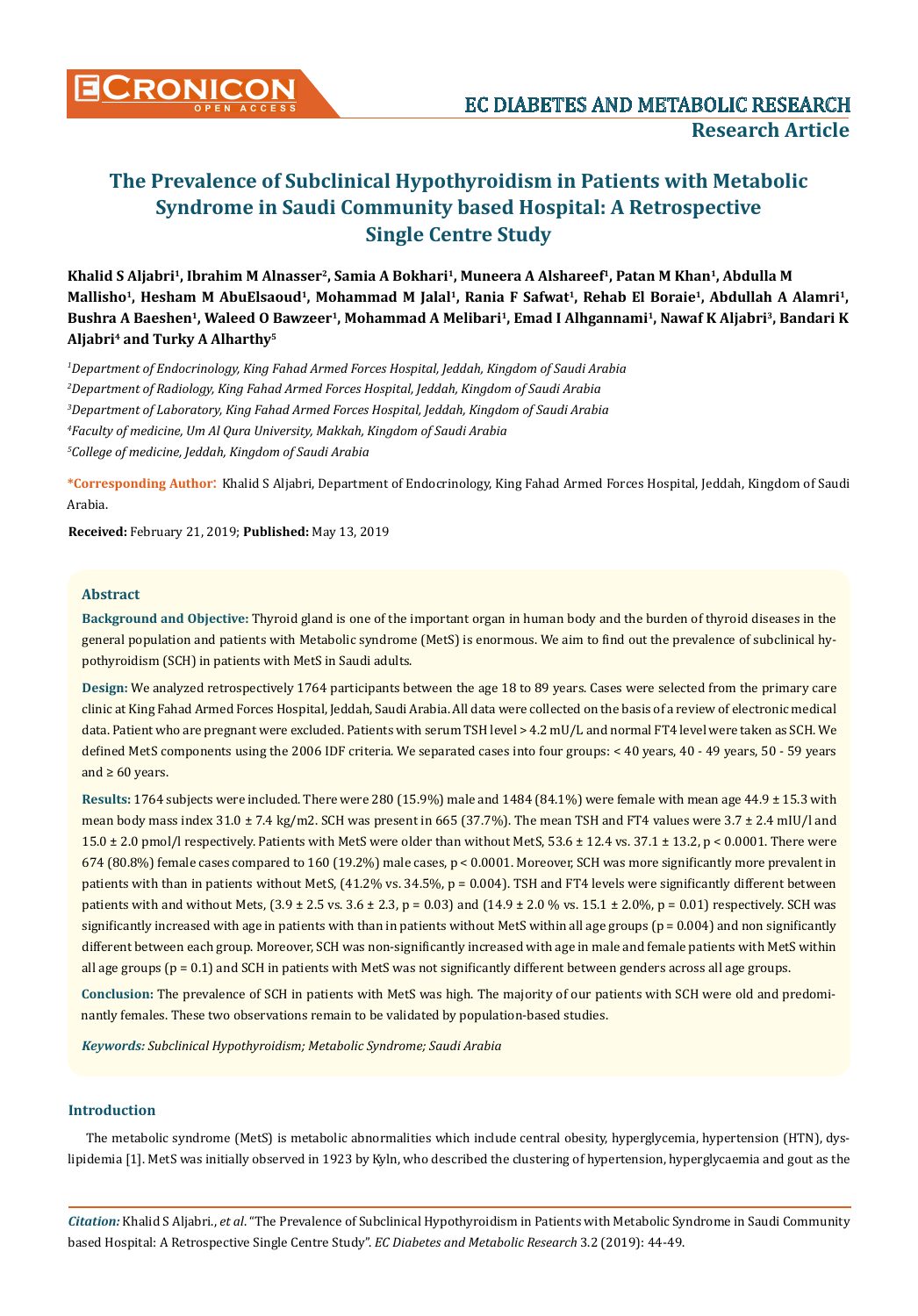syndrome [2]. Subsequently, several other metabolic abnormalities have been associated with this syndrome, including obesity, microalbuminuria, and abnormalities in fibrinolysis and coagulation [3]. In 1988, Gerald Reaven reintroduced the concept of Syndrome X for the clustering of cardiovascular risk factors like hypertension (HTN), glucose intolerance, high triglycerides (TG) and low high density lipoprotein (HDL) concentration [4]. The first official definition of MetS put forward by a working group of the World Health Organization (WHO) in 1999, a number of different definitions have been proposed. There have been several definitions of MS, but the most commonly used criteria for definition at present are from the National Cholesterol Education Program (NCEP) Adult Treatment Panel III (ATP III), the International Diabetes Federation (IDF), and the World Health Organization (WHO) [5-10].

Thyroid hormones might play a role in regulating carbohydrate, lipids and protein metabolism [11]. Hypothyroidism affects MetS parameters including high density lipoprotein (HDLC), triglycerides (TG) and fasting blood glucose (FBS). Thyroid hormones are regulatory hormones that may be associated with MetS [12]. In a study conducted by Fahimeh., *et al.* the prevalence of euthyroid women with MetS was 16.9%, which was similar to its prevalence among women with subclinical hypothyroidism (SCH) (19.2%) [13]. Higher levels of thyroid stimulating hormone (TSH) indicative of hypofunctioning of the thyroid gland may predict MetS in Koreans [14]. About one sixth of the MetS patients attending the outpatient Department of a training and research hospital in Istanbul, Turkey were found to have SCH [15]. It is estimated that 20 - 25% of South Asian have MetS and many more are prone to develop it [16]. There are few local data regarding the relationship between SCH and MetS. We aim to find out the prevalence of subclinical hypothyroidism (SCH) in patients with MetS in Saudi adults.

#### **Methods**

We analyzed retrospectively 1764 participants between the age 18 to 89 years. Cases were selected from the primary care clinic at King Fahad Armed Forces Hospital, Jeddah, Saudi Arabia. All data were collected on the basis of a review of electronic medical data. Patient who are pregnant were excluded. The reference range values of TSH 0.22 - 4.2 mU /L and Free T4 12.0 - 22.0 pmol/L. Patients with serum TSH level > 4.2 mU/L and normal FT4 level were taken as SCH. We defined MetS components using the 2006 IDF criteria [17].We separated cases into four groups: < 40 years, 40 - 49 years, 50 - 59 years and  $\geq 60$  years.

#### **Statistical analysis**

Univariate analysis of baseline demography between groups were accomplished using unpaired t-test and Chi square test were used for categorical data comparison. Pearson correlation was used for correlation. P value < 0.05 indicates significance. The statistical analysis was conducted with SPSS version 23.0 for Windows.

#### **Results**

1764 subjects were included. There were 280 (15.9%) male and 1484 (84.1%) were female with mean age 44.9 ± 15.3 with mean body mass index  $31.0 \pm 7.4$  kg/m<sup>2</sup> (Table 1). SCH was present in 665 (37.7%). The mean TSH and FT4 values were  $3.7 \pm 2.4$  mIU/l and  $15.0 \pm$ 2.0 pmol/l respectively. Patients with MetS were older than without MetS, 53.6 ± 12.4 vs. 37.1 ± 13.2, p < 0.0001. There were 674 (80.8 %) female cases compared to 160 (19.2%) male cases, p < 0.0001. Moreover, SCH was more significantly more prevalent in patients with than in patients without MetS, (41.2% vs. 34.5%, p = 0.004). TSH and FT4 levels were significantly different between patients with and without Mets,  $(3.9 \pm 2.5 \text{ vs. } 3.6 \pm 2.3, p = 0.03)$  and  $(14.9 \pm 2.0 \% \text{ vs. } 15.1 \pm 2.0\% , p = 0.01)$  respectively. SCH was significantly increased with age in patients with than in patients without MetS within all age groups  $(p = 0.004)$  and non significantly different between each group (Figure 1). Moreover, SCH was non-significantly increased with age in male and female patients with MetS within all age groups (p = 0.1) and SCH in patients with MetS was not significantly different between genders across all age groups (Figure 2).

*Citation:* Khalid S Aljabri., *et al*. "The Prevalence of Subclinical Hypothyroidism in Patients with Metabolic Syndrome in Saudi Community based Hospital: A Retrospective Single Centre Study". *EC Diabetes and Metabolic Research* 3.2 (2019): 44-49.

45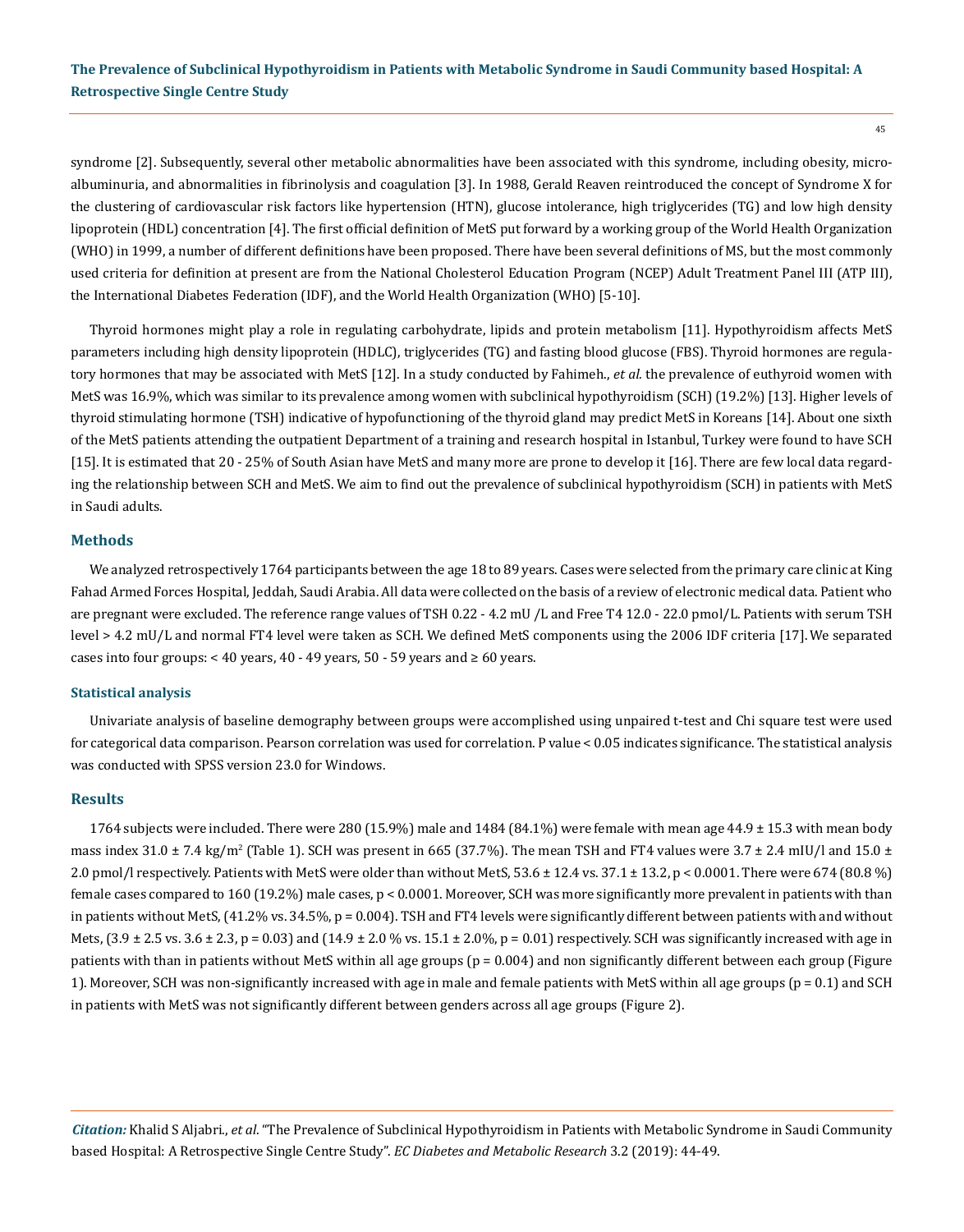46

| <b>Parameters</b>                       |        | <b>Total</b><br><b>Present</b> | <b>Metabolic syndrome</b> |                 |              |
|-----------------------------------------|--------|--------------------------------|---------------------------|-----------------|--------------|
|                                         |        |                                | <b>Absent</b>             |                 | P value      |
| <b>Numbers</b>                          |        | 1764                           | 834 (47.3)                | 930 (52.7)      |              |
| Age (years)                             |        | $44.9 \pm 15.3$                | $53.6 \pm 12.4$           | $37.1 \pm 13.2$ | ${}< 0.0001$ |
| Gender                                  | Male   | 280 (15.9)                     | 160 (19.2)                | 120 (12.9)      | < 0.0001     |
|                                         | Female | 1484 (84.1)                    | 674 (80.8)                | 810 (87.1)      |              |
| Body mass index $\frac{\text{kg}}{m^2}$ |        | $31.0 + 7.4$                   | $32.8 \pm 6.8$            | $29.4 + 7.5$    | ${}< 0.0001$ |
| Subclinical hypothyroidism              |        | 665 (37.7)                     | 344 (41.2)                | 321 (34.5)      | 0.004        |
| TSH (mIU/l)                             |        | $3.7 \pm 2.4$                  | $3.9 \pm 2.5$             | $3.6 \pm 2.3$   | 0.03         |
| $FT4$ (pmol/l)                          |        | $15.0 \pm 2.0$                 | $14.9 \pm 2.0$            | $15.1 \pm 2.0$  | 0.01         |

*Table 1: Base line characteristics and bivariate analysis for patients with metabolic syndrome [mean ± standard deviation or number (%)].*



*Figure 1: Percentage of patients with subclinical hypothyroidism in patients with and without metabolic syndrome in correlation to age groups.*



*Figure 2: Percentage of patients with subclinical hypothyroidism in patients with metabolic syndrome in correlation to gender and age groups.*

*Citation:* Khalid S Aljabri., *et al*. "The Prevalence of Subclinical Hypothyroidism in Patients with Metabolic Syndrome in Saudi Community based Hospital: A Retrospective Single Centre Study". *EC Diabetes and Metabolic Research* 3.2 (2019): 44-49.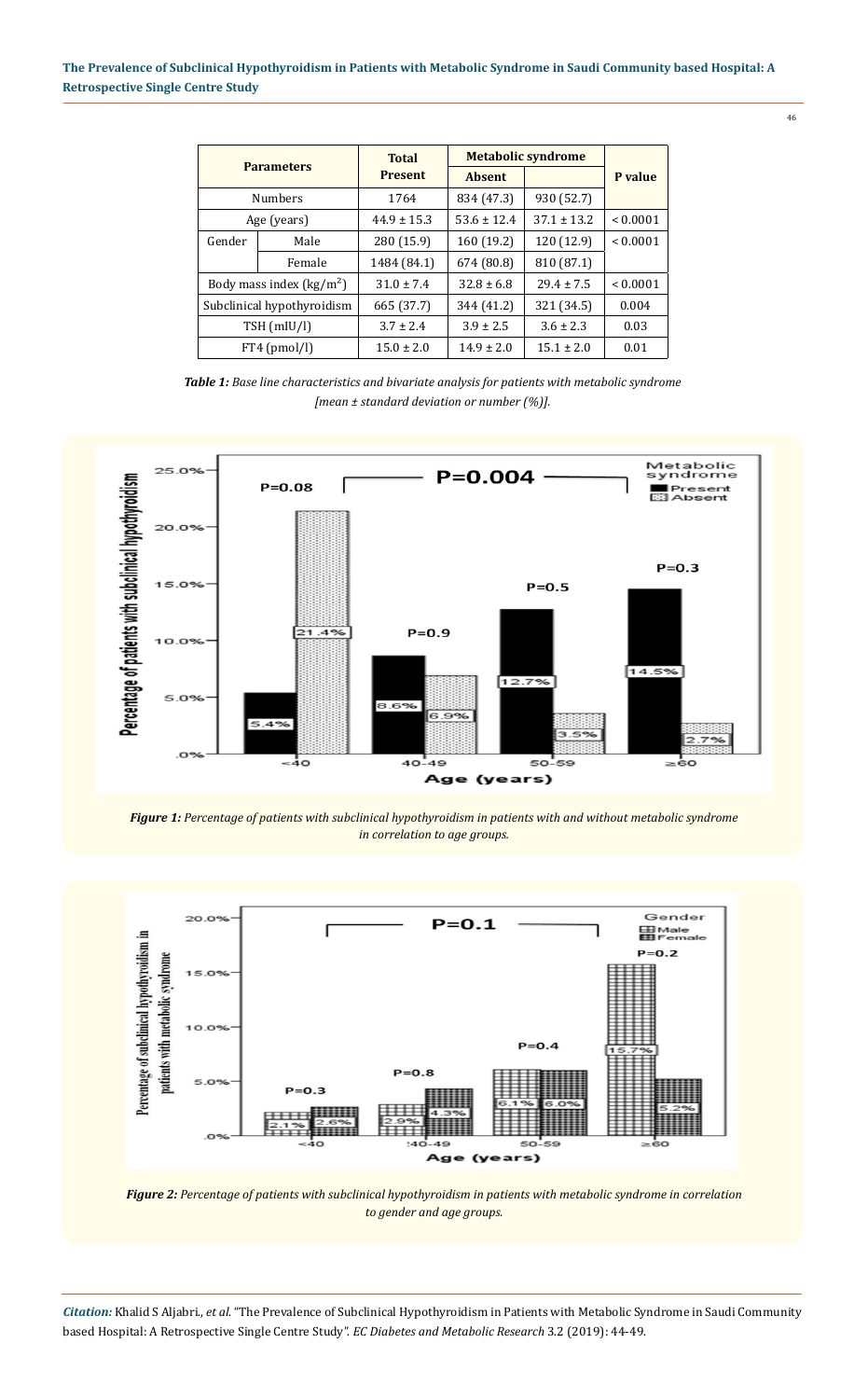#### **Discussion**

Hypothyroidism and MetS are considered as risk factors for cardiovascular disease. We investigated the prevalence of SCH in MetS. In the present population based study of 1764 cases, we found SCH was present significantly in patient with Mets (41.2% vs. 34.5%, p = 0.004). Our results are in agreement with previous studies [13,18-22]. Meher LK., *et al.* showed a high prevalence of SCH (22%) in the MetS subjects [18]. A similar publication from India has shown a high prevalence of SCH (21.90%) in patients with MetS [19]. A study from Taiwan reported that SCH were present in 7.21% [11]. A study from Nepal showed that the prevalence of SCH (29.32%) [20]. In a study conducted by Fahimeh., *et al.* the prevalence of SCH among women was 19.2% [13]. A study by Khatiwada., *et al.* identified thyroid dysfunction as a common endocrine disorder in MetS patients; SCH (26.6 %) was the commonest [22].

We observed SCH to be more common in females than males patients (74.4 % vs. 25.6%,  $p = 0.009$ ) which is in agreement with Uzunulu., *et al.* and Meng., *et al.* and this has been observed in a number of studies including the general population [15,19,23]. This is attributed to the higher iodine requirements in females; moreover, changes in reproductive hormones also cause changes in thyroid hormone levels. In addition, some females develop autoimmune antibodies to thyroid during pregnancy, which causes postpartum subacute thyroiditis and can increase the risk of developing permanent hypothyroidism [24]. In the present study, SCH was more common in the age group 60 ≥ years older (14.5%) which older than previously reported and in concordance with Singh., *et al* [25,26].

TSH significant positively associated with obesity ( $r = +0.07$ ,  $p = 0.002$ ) and FT4 significant negatively associated with obesity ( $r =$ -0.06, p = 0.01). In a study in Germany, euthyroid subjects with TSH in the upper normal range (2.5 - 4.5 mU/L) were more obese (BMI > 30 Kg/m<sup>2</sup> ), had an increased likelihood of having MetS [27]. The positive correlation between SCH and obesity may be due to increased TSH levels in obese individuals include neuro-endocrine dysfunction, leptin-induced hypothalamic-pituitary axis alteration, and thyroid hormone resistance due to partially bio-inactive TSH protein. Studies have reported a correlation between TSH and leptin which might indicate that leptin might have an important role in the link between TSH and obesity [28].

Our study also suggested that TSH was significantly higher while FT4 levels were significantly lower in patients with than without MetS (3.9  $\pm$  2.5 vs. 3.6  $\pm$  2.3, p = 0.03) and (14.9  $\pm$  2.0 % vs. 15.1  $\pm$  2.0%, p = 0.01) respectively in agreement with other studies [19,21,29]. In accordance to our study, Park., *et al.* found that levels of TSH above the normal reference range are associated with risk of MetS [30].

We aimed to identify the prevalence of SCH in patients with MetS in primary health care setting. Due to the retrospective nature of this study, Our studied population reflects a selected yet comprehensive group of patients rather than the general population. The current study population may appear limited in size and therefore may underestimate the true frequency of SCH in the general population.

#### **Conclusion**

In conclusion, the prevalence of SCH in patients with MetS was high. The majority of our patients with SCH were old and predominantly females. These two observations remain to be validated by population-based studies. Larger studies involving diverse population samples could help to provide further information on the true frequency nationally.

#### **Acknowledgement**

The author would like to thank all colleagues from the Department of primary care for helping in data collection.

#### **Conflict of Interests**

The authors declare no conflict of interests.

### **Bibliography**

- 1. Pandey S., *et al*[. "Prevalence of the metabolic syndrome in acute myocardial infarction and its impact on hospital outcomes".](https://www.ncbi.nlm.nih.gov/pubmed/20142868) *Interna[tional Journal of Diabetes in Developing Countries](https://www.ncbi.nlm.nih.gov/pubmed/20142868)* 29.2 (2009): 52-55.
- 2. Kylin E. "Studien ueber das Hypertonie-Hyperglykamie -Hyperurikamiesyndrom". *Zentrallblatt Fuer Innere Medizin* 44 (1923): 105- 127.

*Citation:* Khalid S Aljabri., *et al*. "The Prevalence of Subclinical Hypothyroidism in Patients with Metabolic Syndrome in Saudi Community based Hospital: A Retrospective Single Centre Study". *EC Diabetes and Metabolic Research* 3.2 (2019): 44-49.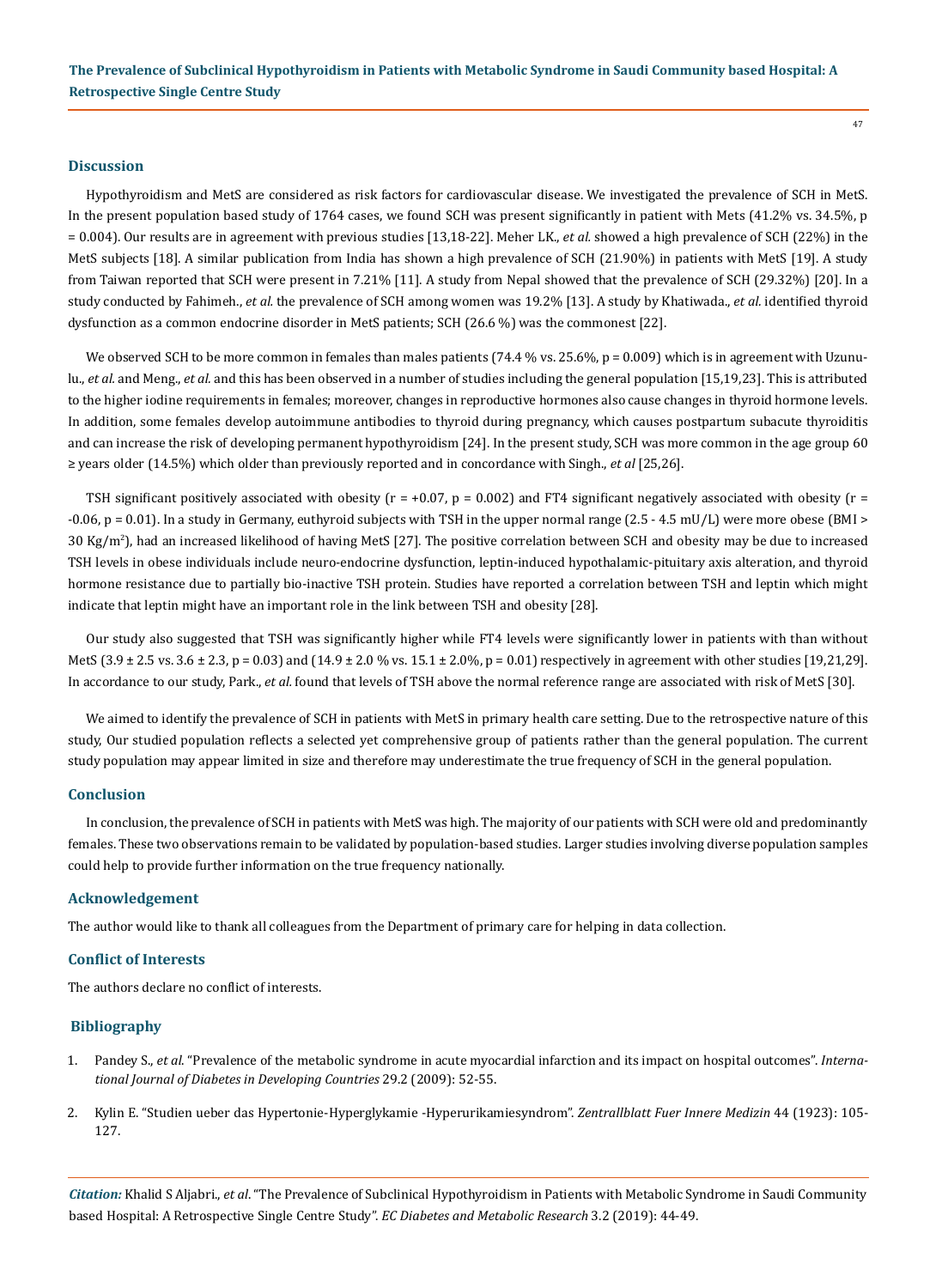# **The Prevalence of Subclinical Hypothyroidism in Patients with Metabolic Syndrome in Saudi Community based Hospital: A Retrospective Single Centre Study**

- 3. Isomaa B., *et al*[. "Cardiovascular morbidity and mortality associated with the metabolic syndrome".](https://www.ncbi.nlm.nih.gov/pubmed/11315831) *Diabetes Care* 24.4 (2001): 683- [689.](https://www.ncbi.nlm.nih.gov/pubmed/11315831)
- 4. [Reaven GM. "Banting Lecture 1988. Role of insulin resistance in human disease".](https://www.ncbi.nlm.nih.gov/pubmed/3056758) *Diabetes* 37.12 (1988): 1595-1607.
- 5. [National Cholesterol Education Program \(NCEP\) Expert Panel on Detection, Evaluation, and Treatment of High Blood Cholesterol in](https://www.ncbi.nlm.nih.gov/pubmed/12485966) [Adults \(Adult Treatment Panel III\). "Third Report of the National Cholesterol Education Program \(NCEP\) Expert Panel on Detection,](https://www.ncbi.nlm.nih.gov/pubmed/12485966) [Evaluation, and Treatment of High Blood Cholesterol in Adults \(Adult Treatment Panel III\) final report".](https://www.ncbi.nlm.nih.gov/pubmed/12485966) *Circulation* 106.25 (2002): [3143-3421.](https://www.ncbi.nlm.nih.gov/pubmed/12485966)
- 6. Tan BT., *et al*[. "Prevalence of metabolic syndrome among Malaysians using the International Diabetes Federation, National Choles](https://www.ncbi.nlm.nih.gov/pubmed/22691765)[terol Education Program and Modified World Health Organisation Definitions".](https://www.ncbi.nlm.nih.gov/pubmed/22691765) *Malaysian Journal of Nutrition* 14.1 (2008): 65-77.
- 7. [International Diabetes Federation: The IDF Consensus Worldwide Definition of the MS \(2006\).](https://www.pitt.edu/~super1/Metabolic/IDF1.pdf)
- 8. Zimmet P., *et al*[. "The metabolic syndrome: a global public health problem and a new definition".](https://www.ncbi.nlm.nih.gov/pubmed/16394610) *Journal of Atherosclerosis and Thrombosis* [12 \(2005\): 259-300.](https://www.ncbi.nlm.nih.gov/pubmed/16394610)
- 9. [Alberti KG and Zimmet PZ. "Definition, diagnosis and classification of diabetes mellitus and its complications. Part 1: Diagnosis and](https://www.ncbi.nlm.nih.gov/pubmed/9686693) [classification of diabetes mellitus provisional report of a WHO consultation".](https://www.ncbi.nlm.nih.gov/pubmed/9686693) *Diabetic Medicine* 15.7 (1998): 539‑553.
- 10. [WHO \(World Health Organization\). Definition, Diagnosis and Classification of Diabetes Mellitus and its Complications. Report of a](https://apps.who.int/iris/bitstream/handle/10665/66040/WHO_NCD_NCS_99.2.pdf?sequence=1) [WHO Consultation. Part 1: Diagnosis and Classification of Diabetes Mellitus. Department of Non-communicable Disease Surveillance.](https://apps.who.int/iris/bitstream/handle/10665/66040/WHO_NCD_NCS_99.2.pdf?sequence=1) [Geneva, Switzerland \(1999\).](https://apps.who.int/iris/bitstream/handle/10665/66040/WHO_NCD_NCS_99.2.pdf?sequence=1)
- 11. Shrestha S., *et al*[. "Association of metabolic syndrome and its components with thyroid dysfunction in females".](https://www.researchgate.net/publication/235956501_Association_of_metabolic_syndrome_and_its_components_with_thyroid_dysfunction_in_females) *International Journal [of Diabetes in Developing Countries](https://www.researchgate.net/publication/235956501_Association_of_metabolic_syndrome_and_its_components_with_thyroid_dysfunction_in_females)* 27.1 (2007): 24-26.
- 12. [Dillmann WH. "Mechanism of action of thyroid hormones".](https://www.ncbi.nlm.nih.gov/pubmed/2997556) *Medical Clinics of North America* 69.5 (1985): 849-861.
- 13. Fahimeh Ramezani Tehrani., *et al*[. "A Population Based Study on the Association of Thyroid Status with Components of the Metabolic](https://www.omicsonline.org/a-population-based-study-on-the-association-of-thyroid-status-with-components-of-the-metabolic-syndrome-2155-6156.1000156.php?aid=2687)  Syndrome". *[Journal of Diabetes and Metabolism](https://www.omicsonline.org/a-population-based-study-on-the-association-of-thyroid-status-with-components-of-the-metabolic-syndrome-2155-6156.1000156.php?aid=2687)* 2.8 (2011): 156.
- 14. Kim BJ., *et al*[. "Relationship between serum free T4 \(FT4\) levels and metabolic syndrome \(MS\) and its components in healthy euthy](https://www.ncbi.nlm.nih.gov/pubmed/18494864)roid subjects". *[Clinical Endocrinology](https://www.ncbi.nlm.nih.gov/pubmed/18494864)* 70.1 (2009): 152-160.
- 15. Uzunlulu M., *et al*[. "Prevalence of subclinical hypothyroidism in patients with metabolic syndrome".](https://www.ncbi.nlm.nih.gov/pubmed/17102569) *Endocrinology Journal* 54.1 [\(2007\): 71-76.](https://www.ncbi.nlm.nih.gov/pubmed/17102569)
- 16. Eapen D., *et al*[. "Metabolic syndrome and cardiovascular disease in South Asians".](https://www.ncbi.nlm.nih.gov/pmc/articles/PMC2742703/) *Vascular Health and Risk Management* 5 (2009): [731-743.](https://www.ncbi.nlm.nih.gov/pmc/articles/PMC2742703/)
- 17. [KGMM Alberti and P Zimmet. "Metabolic syndrome- a new world-wide definition. A consensus statement from the International](https://www.ncbi.nlm.nih.gov/pubmed/16681555) Diabetes Federation". *Diabetic Medicine* [23.5 \(2006\): 469-480.](https://www.ncbi.nlm.nih.gov/pubmed/16681555)
- 18. Meher LK., *et al*[. "Prevalence of hypothyroidism in patients of metabolic syndrome".](http://www.thetrp.net/article.asp?issn=0973-0354;year=2013;volume=10;issue=2;spage=60;epage=64;aulast=Meher) *Thyroid Research and Practice* 10.2 (2013): 60- [64.](http://www.thetrp.net/article.asp?issn=0973-0354;year=2013;volume=10;issue=2;spage=60;epage=64;aulast=Meher)
- 19. Shantha GP., *et al*[. "Association between primary hypothyroidism and metabolic syndrome and the role of C reactive protein: a cross](https://www.ncbi.nlm.nih.gov/pmc/articles/PMC2655275/)[sectional study from South India".](https://www.ncbi.nlm.nih.gov/pmc/articles/PMC2655275/) *Thyroid Research* 2 (2009): 2.

*Citation:* Khalid S Aljabri., *et al*. "The Prevalence of Subclinical Hypothyroidism in Patients with Metabolic Syndrome in Saudi Community based Hospital: A Retrospective Single Centre Study". *EC Diabetes and Metabolic Research* 3.2 (2019): 44-49.

48